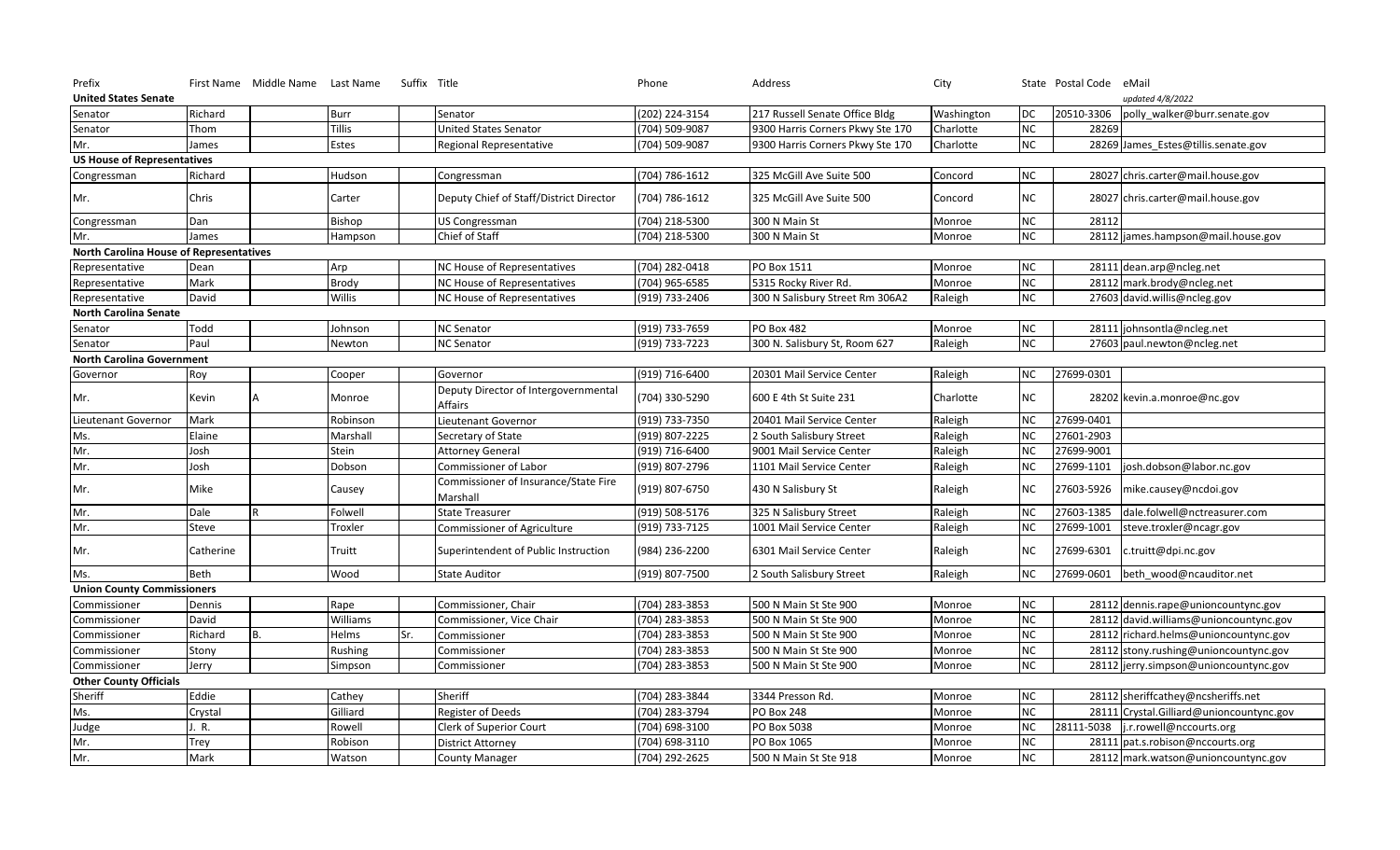| <b>Union County Public Schools</b>        |               |                 |     |                                      |                |                             |                     |           |            |                                       |
|-------------------------------------------|---------------|-----------------|-----|--------------------------------------|----------------|-----------------------------|---------------------|-----------|------------|---------------------------------------|
| Dr.                                       | Andrew        | Houlihan        |     | Superintendent                       | (704) 296-9898 | 400 North Church St         | Monroe              | NC        |            | 28112 andrew.houlihan@ucps.k12.nc.us  |
| Rev.                                      | Iн.<br>Jimmy  | Bention         | Sr. | <b>UC Board of Education</b>         | (704) 296-9898 | 400 North Church St         | Monroe              | NC        |            | 28112 jimmy.bention@ucps.k12.nc.us    |
| Ms.                                       | Kathy         | Heintel         |     | <b>UC Board of Education</b>         | (216) 536-4009 | 904 Patricians Ln           | Monroe              | <b>NC</b> |            | 28110 kathy.heintel@ucps.k12.nc.us    |
| Mr.                                       | Matt          | Helms           |     | <b>UC Board of Education</b>         | (704) 572-0454 | 5315 Rocky River Rd         | Monroe              | <b>NC</b> |            | 28112 matt.helms@ucps.k12.nc.us       |
| Rev.                                      | John          | Kirkpatrick     | Jr. | <b>UC Board of Education</b>         | (704) 296-9898 | 400 North Church St         | Monroe              | <b>NC</b> |            | 28112 john.kirkpatrick@ucps.k12.nc.us |
| Ms.                                       | Sarah         | May             |     | <b>UC Board of Education</b>         | (704) 780-1576 | 772 Cavendish Ln            | Waxhaw              | <b>NC</b> |            | 28173 sarah.may@ucps.k12.nc.us        |
| Ms.                                       | Melissa       | Merrell         |     | <b>UC Board of Education</b>         | (704) 753-4161 | 2603 Albatross Lane         | <b>Stallings</b>    | <b>NC</b> |            | 28104 melissa.merrell@ucps.k12.nc.us  |
| Mr.                                       | Joseph        | Morreale        |     | <b>UC Board of Education</b>         | (704) 400-9299 | 1020 Elsmore Drive          | Matthews            | <b>NC</b> |            | 28104 joseph.morreale@ucps.k12.nc.us  |
| Mr.                                       | Todd          | Price           |     | <b>UC Board of Education</b>         | (704) 225-0444 | 3004 Tiffany Dr             | Monroe              | NC        |            | 28110 todd.price@ucps.k12.nc.us       |
| Mr.                                       | Gary          | Sides           |     | <b>UC Board of Education</b>         | (980) 313-3977 | 2829 Pulaski Dr.            | Monroe              | <b>NC</b> |            | 28110 gary.sides@ucps.k12.nc.us       |
| <b>Superior and District Court Judges</b> |               |                 |     |                                      |                |                             |                     |           |            |                                       |
| Judge                                     | Jonathan      | Perry           |     | Senior Resident Superior Court Judge | (704) 698-3210 | PO Drawer 829               | Monroe              | NC        |            | 28111 jonathan.perry@nccourts.org     |
| Judge                                     | N. Hunt       | Gwyn            |     | <b>Resident Superior Court Judge</b> | (704) 698-3220 | PO Drawer 829               | Monroe              | NC        | 28111      | hunt.gwyn@nccourts.org                |
| Judge                                     | Tripp         | Helms           |     | District Court Judge                 | (704) 698-3220 | PO Box 305                  | Monroe              | NC        | 28111      |                                       |
| Judge                                     | Stephen       | Higdon          |     | District Court Judge                 | (704) 698-3220 | <b>PO Box 305</b>           | Monroe              | <b>NC</b> | 28111-0305 | stephen.hidgon@nccourts.org           |
| Judge                                     | Erin          | Hucks           |     | District Court Judge                 | (704) 698-0305 | <b>PO Box 305</b>           | Monroe              | <b>NC</b> |            | 28112 erin.hucks@nccourts.org         |
| Judge                                     | Matt          | Smith           |     | District Court Judge                 | (704) 698-3220 | PO Box 305                  | Monroe              | NC        |            | 28111 matthew.b.smith@nccourts.org    |
| Judge                                     | Joseph        | Williams        |     | District Court Judge                 | (704) 698-3220 | <b>PO Box 305</b>           | Monroe              | <b>NC</b> | 28111-0305 | joseph.j.williams@nccourts.org        |
| <b>Town of Fairview</b>                   |               |                 |     |                                      |                |                             |                     |           |            |                                       |
| Mayor                                     | Phillip       | Thomas          |     | Mayor                                | (704) 993-8276 | 7607 Unionville Brief Rd    | Monroe              | NC        |            | 28110 pthomas@fairviewnc.gov          |
| Council Member                            | John          | <b>Biggers</b>  |     | Council Member                       | (704) 905-4630 | 1025 Biggers Farm Court     | <b>Indian Trail</b> | <b>NC</b> |            | 28079 Jbiggers@fairviewnc.gov         |
| Council Member                            | Jerry         | Clontz          |     | Mayor pro tem                        | (704) 753-4578 | 8218 Unionville Brief Rd    | Monroe              | <b>NC</b> |            | 28110   jClontz@fairviewnc.gov        |
| Council Member                            | Patricia      | Kindley         |     | Council Member                       | (704) 753-4782 | 9108 Unionville Brief Rd    | Monroe              | <b>NC</b> |            | 28110 pkindley@gmail.com              |
| Council Member                            | Gary          | Wilfong         |     | <b>Council Member</b>                | (704) 753-4800 | 1304 Lawyers Rd. West       | Indian Trail        | <b>NC</b> |            | 28079 gwilfong@fairviewnc.gov         |
| Ms.                                       | Teresa        | Gregorius       |     | <b>Town Clerk</b>                    | (704) 753-1981 | 7516 Concord Hwy            | Monroe              | NC        |            | 28110 tgregorius@fairviewnc.gov       |
| Town of Hemby Bridge                      |               |                 |     |                                      |                |                             |                     |           |            |                                       |
| Mayor                                     | Kevin         | Pressley        |     | Mayor                                | (704) 882-3940 | 7125 Secrest Short Cut Road | Indian Trail        | NC        |            | 28079 mayorpres@aol.com               |
| Alderman                                  | Chris         | <b>Baker</b>    |     | Alderman                             | (704) 882-3940 | 6900 Dandelion Ct           | Indian Trail        | <b>NC</b> |            | 28079 cobblehorse@windstream.net      |
| Alderman                                  | <b>Kim</b>    | <b>Belk</b>     |     | Alderman                             | (704) 882-3940 | 15812 Idlewild Rd           | Indian Trail        | <b>NC</b> |            | 28079 belkroofing@aol.com             |
| Alderman                                  | Dennis        | Dorton          |     | Alderman                             | (704) 882-3940 | 2709 Lawyers Rd West        | Indian Trail        | NC        |            | 28079 dmsoffice1@aol.com              |
| Alderman                                  | Rodney        | Mullis          |     | Alderman                             | (704) 882-3940 | 7212 Secrest Short Cut Road | Indian Trail        | <b>NC</b> |            | 28079 ramullis@aol.com                |
| Ms.                                       | Shea          | <b>Braswell</b> |     | <b>Town Clerk</b>                    | (704) 882-3940 | PO Box 2127                 | Indian Trail        | <b>NC</b> |            | 28079 hembybridgenc@gmail.com         |
| Town of Indian Trail                      |               |                 |     |                                      |                |                             |                     |           |            |                                       |
| Mayor                                     | David         | Cohn            |     | Mayor                                | (704)821-5101  | PO Box 2430                 | Indian Trail        | <b>NC</b> |            | 28079 dcohn@indiantrail.org           |
| Council Member                            | Tom           | Amburgey        |     | <b>Council Member</b>                | (704) 821-5401 | PO Box 2430                 | Indian Trail        | <b>NC</b> |            | 28079 tamburgey@indiantrail.org       |
| Council Member                            | Todd          | Barber          |     | Council Member, Mayor Pro Tem        | (704) 821-5401 | PO Box 2430                 | Indian Trail        | <b>NC</b> |            | 28079 tbarber@indiantrail.org         |
| Council Member                            | Crystal       | Buchaluk        |     | Council Member                       | (704) 821-5401 | PO Box 2430                 | Indian Trail        | <b>NC</b> |            | 28079 cbuchaluk@indiantrail.org       |
| <b>Council Member</b>                     | Dennis        | Gay             |     | Council Member                       | (704) 821-5401 | PO Box 2430                 | Indian Trail        | <b>NC</b> |            | 28079 dgay@indiantrail.org            |
| Council Member                            | <b>Marcus</b> | McIntyre        |     | <b>Council Member</b>                | (704) 821-5401 | PO Box 2430                 | Indian Trail        | <b>NC</b> |            | 28079 mmcintyre@indiantrail.org       |
| Mr.                                       | Michael       | McLaurin        |     | Town Manager                         | (704) 821-5401 | PO Box 2430                 | Indian Trail        | <b>NC</b> |            | 28079 fmm@indiantrail.org             |
| <b>Village of Lake Park</b>               |               |                 |     |                                      |                |                             |                     |           |            |                                       |
| Mayor                                     | David         | Cleveland       |     | Mayor                                | (704) 621-6700 | 3913 Lake Park Road         | Indian Trail        | <b>NC</b> |            | 28079 david.cleveland@lakeparknc.gov  |
| <b>Council Member</b>                     | <b>Bruce</b>  | Barton          |     | <b>Council Member</b>                | (704) 962-0434 | 6014 Kenmore Ln             | Lake Park           | NC        |            | 28079 bruce.barton@lakeparknc.gov     |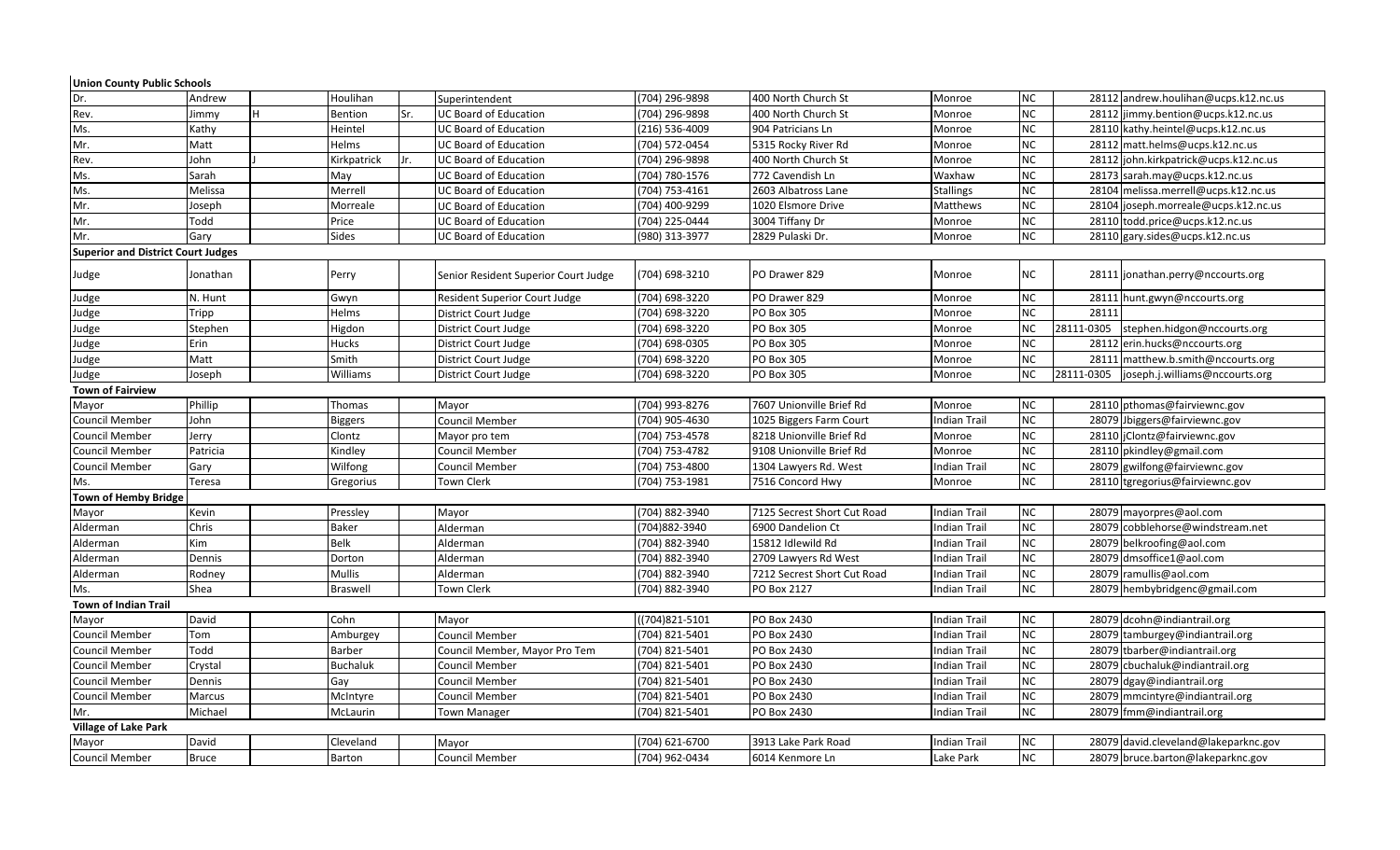| Council Member                 | Mark               | Richards      | <b>Council Member</b>                                |                    | PO Box 219              | Lake Park              | ${\sf NC}$      |            | 28079 mark.richards@lakeparknc.gov |
|--------------------------------|--------------------|---------------|------------------------------------------------------|--------------------|-------------------------|------------------------|-----------------|------------|------------------------------------|
| Council Member                 | Jeremy             | Russell       | Council Member                                       | (704) 989-7366     | 5811 Creft Circle       | Lake Park              | $NC$            | 28079      | jeremy.russell@lakeparknc.gov      |
| Council Member                 | Joe                | Scaldara      | Council Member                                       | (704) 890-1250     | 6302 Frost Court        | Lake Park              | <b>NC</b>       | 28079      | joe.scaldara@lakeparknc.gov        |
| Council Member                 | Steve              | Tutor         | Council Member                                       | 704) 793-8974      | 6705 Creft Cir          | Lake Park              | ${\sf NC}$      |            | 28079 steve.tutor@lakeparknc.gov   |
| Ms.                            | Cheri              | Clark         | Village Administrator                                | (704) 882-8657     | P O Box 219             | Indian Trail           | ${\sf NC}$      |            | 28079 cheri.clark@lakeparknc.gov   |
| <b>Town of Marshville</b>      |                    |               |                                                      |                    |                         |                        |                 |            |                                    |
| Mayor                          | Larry              | Smith         | Mayor                                                | (704) 254-3637     | 516 South Elm St        | Marshville             | ${\sf NC}$      |            | 28103 Ismith@marshville.org        |
| Council Member                 | Margaret           | <b>Bivens</b> | Council Member                                       | (704) 624-2413     | 603 Washington Street   | Marshville             | <b>NC</b>       | 28103      | Mbivens@marshville.org             |
| Council Member                 | Paulette           | Blakney       | Council Member                                       |                    | 817 Lakeview Dr         | Marshville             | ${\sf NC}$      | 2810       | pblakeney@marshville.org           |
| Council Member                 | Gary               | Huntley       | <b>Council Member</b>                                | (704) 624-3740     | 1103 Unarco Rd          | Marshville             | <b>NC</b>       | 28103      |                                    |
| Council Member                 | Monaca<br>Streater | Marshall      | <b>Council Member</b>                                |                    | 933 Mill St             | Marshville             | ${\sf NC}$      | 28103      | mmarshall@marshville.org           |
| Council Member                 | Ernestine          | Staton        | <b>Council Member</b>                                | (704) 624-2515     | 913 N. Austin Rd        | Marshville             | NC              | 28103      | estaton@marshville.org             |
| Mr.                            | Franklin           | Deese         | <b>Town Manager</b>                                  | (704) 624-2515     | PO Box 626              | Marshville             | ${\sf NC}$      |            | 28103 manager@marshville.org       |
| <b>Village of Marvin</b>       |                    |               |                                                      |                    |                         |                        |                 |            |                                    |
| Mayor                          | Joseph             | Pollino       | Mayor                                                | (704) 292-5301     | 1253 Firethorne Club Dr | Marvin                 | NC              |            | 28173 joepollino@marvinnc.gov      |
| Council Member                 | Wayne              | Deatherage    | Council Member                                       | (704) 491-3114     | 2060 Rocky Hollow Dr    | Marvin                 | <b>NC</b>       |            | 28173 waynedeatherage@marvinnc.gov |
| Council Member                 | Jamie              | Lein          | Council Member                                       | (704) 619-7461     | 2025 Seminole Dr        | Marvin                 | ${\sf NC}$      |            | 28173 jlein@marvinnc.gov           |
| Council Member                 | Bob                | Marcolese     | <b>Council Member</b>                                | (704) 292-3977     | 9004 Heritage Oak Ln    | Marvin                 | $NC$            | 28173      | BobMarcolese@marvinnc.gov          |
| Council Member                 | Kim                | Vandenberg    | Mayor Pro Tem                                        | (980) 328-1462     | 806 Capington Ln        | Marvin                 | ${\sf NC}$      | 28173      | kimvandenberg@marvinnc.gov         |
| Council Member                 | Andy               | Wortman       | <b>Council Member</b>                                | 704) 819-1748      | 2012 Waxhaw-Marvin Rd   | Marvin                 | ${\sf NC}$      | 28173      | andywortman@marvinnc.gov           |
| Mr.                            | Austin             | Yow           | <b>Village Clerk</b>                                 | (704) 843-1680     | 10004 New Town Rd.      | Marvin                 | NC              |            | 28173 clerk@marvinnc.gov           |
| <b>Town of Mineral Springs</b> |                    |               |                                                      |                    |                         |                        |                 |            |                                    |
| Mayor                          | Rick               | <b>Becker</b> | Mayor                                                | (704) 843-5870     | 6603 Sadler Road        | Waxhaw                 | NC              |            | 28173 msncmayor@yahoo.com          |
| Council Member                 | Valerie            | Coffey        | Mayor Pro Tem                                        | (704) 243-1138     | PO Box 538              | Waxhaw                 | NC              | 28173      | valeriecoffey53@gmail.com          |
| Council Member                 | Jerry              | Countryman    | Councilman                                           | (704) 843-1121     | PO Box 418              | <b>Mineral Springs</b> | ${\sf NC}$      |            | 28108 kimbermann2002@yahoo.com     |
| Council Member                 | Janet              | Critz         | Councilwoman                                         | (704) 843-2344     | 6626 Sadler Rd.         | Waxhaw                 | ${\sf NC}$      | 28173      | jbclivingwater@windstream.net      |
| Council Member                 | Lundeen            | Cureton       | Councilwoman                                         | (704) 843-2910     | 5316 Lee Massey Road    | Waxhaw                 | <b>NC</b>       | 28173      |                                    |
| Council Member                 | Bettylyn           | Krafft        | Council Member                                       | (704) 843-4870     | 6805 Pleasant Grove Rd. | Waxhaw                 | $NC$            |            | 28173 bkrafft@carolina.rr.com      |
| Council Member                 | James              | Muller        | <b>Council Member</b>                                | 704)309-8650       | PO Box 691              | <b>Mineral Springs</b> | NC              | 28108      | jim.muller@earthlink.net           |
| Ms.                            | Vicky              | <b>Brooks</b> | Town Clerk/Zoning Administrator                      | 704) 243-0505 x221 | PO Box 600              | <b>Mineral Springs</b> | $\sf NC$        | 28108-0600 | msvickybrooks@aol.com              |
| <b>City of Monroe</b>          |                    |               |                                                      |                    |                         |                        |                 |            |                                    |
| Mayor                          | Marion             | Holloway      | Mayor                                                | (704) 282-4500     | PO Box 69               | Monroe                 | $\sf NC$        |            | 28111 mholloway@monroenc.org       |
| Council Member                 | Gary               | Anderson      | Mayor Pro Tem                                        | (803) 509-0284     | PO Box 69               | Monroe                 | NC              | 28111      | ganderson@monroenc.org             |
| Council Member                 | Freddie            | Gordon        | <b>Council Member</b>                                | (704) 575-0269     | PO Box 69               | Monroe                 | $\sf NC$        | 28111      | fgordon@monroenc.org               |
| Council Member                 | James              | Kerr          | <b>Council Member</b>                                | (704) 288-7374     | PO Box 69               | Monroe                 | NC              | 28111      | kerr@monroenc.org                  |
| Council Member                 | Lynn               | Keziah        | Council Member                                       | (704) 282-4501     | PO Box 69               | Monroe                 | ${\sf NC}$      | 28111      | keziah@monroenc.org                |
| Council Member                 | Julie              | Thompson      | Council Member                                       | (980) 328-0263     | PO Box 69               | Monroe                 | ${\sf NC}$      | 28111      | jthompson@monroenc.org             |
| Mr.                            | <b>Brian</b>       | Borne         | Downtown Director & Asst City Manager (704) 292-1705 |                    | PO Box 69               | Monroe                 | <b>NC</b>       |            | 28111 bborne@monroenc.org          |
|                                |                    |               |                                                      |                    |                         |                        |                 |            |                                    |
| <b>Town of Stallings</b>       |                    |               |                                                      |                    |                         |                        |                 |            |                                    |
| Mayor                          | Wyatt              | Dunn          | Mayor                                                | (704) 821-8557     | 315 Stallings Rd        | <b>Stallings</b>       | ${\sf NC}$      |            | 28104 WDunn@stallingsnc.org        |
| Council Member                 | Steven             | Ayers         | <b>Council Member</b>                                | (704) 821-8557     | 315 Stallings Rd        | <b>Stallings</b>       | ${\sf NC}$      | 28104      | sayers@stallingsnc.org             |
| Council Member                 | Taylor-Rae         | Drake         | <b>Council Member</b>                                | (704) 821-8557     | 315 Stallings Rd        | <b>Stallings</b>       | $\overline{NC}$ | 28104      | TDrake@stallingsnc.org             |
| Council Member                 | Heather            | Grooms        | <b>Council Member</b>                                | (704) 821-8557     | 315 Stallings Rd        | <b>Stallings</b>       | ${\sf NC}$      | 28104      | hgrooms@stallingsnc.org            |
| Council Member                 | Graham             | Hall          | Council Member                                       | (704) 821-8557     | 315 Stallings Rd        | <b>Stallings</b>       | ${\sf NC}$      |            | 28104 GHall@stallingsnc.org        |